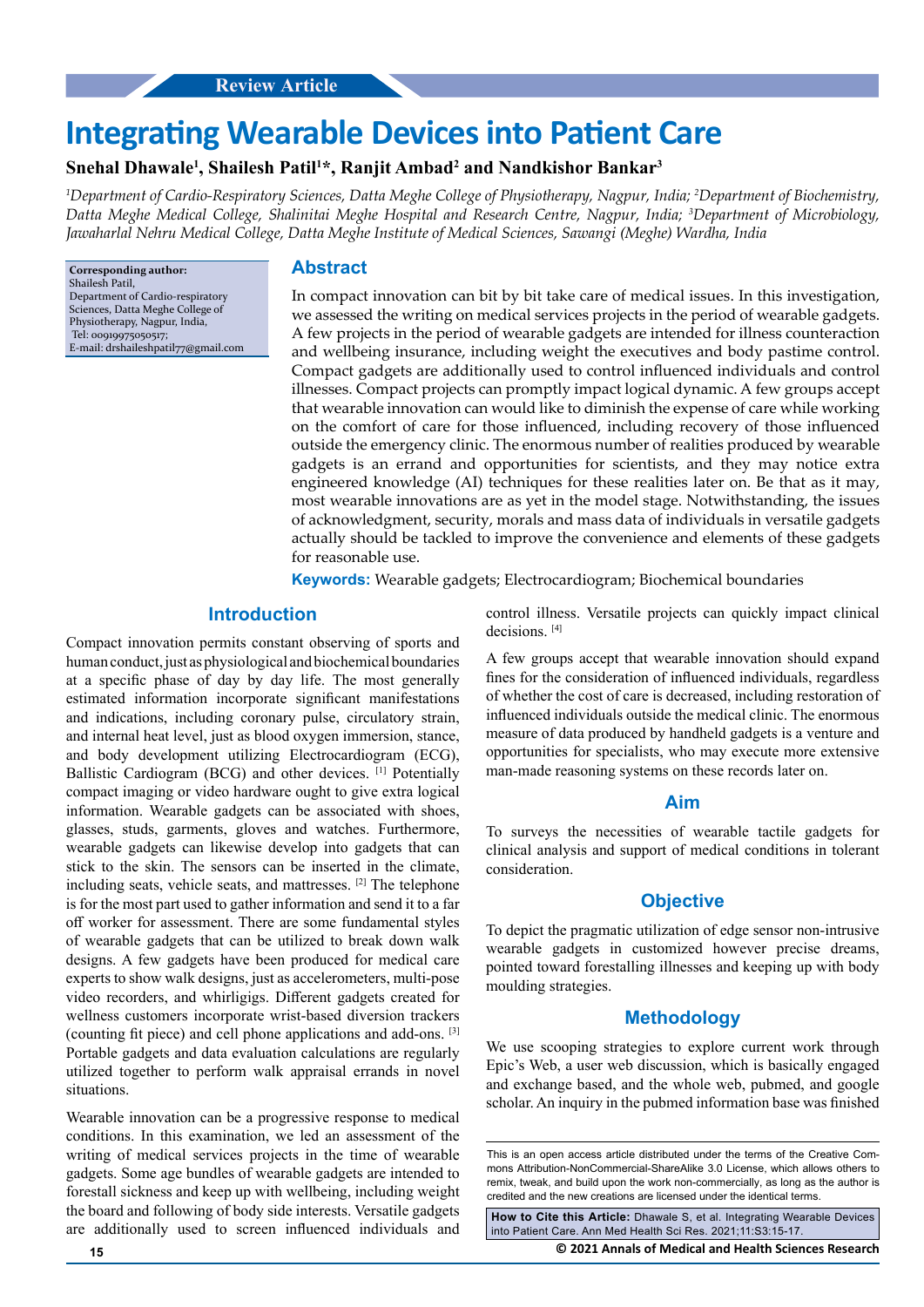in September 2018. All articles that contain the expression "wearable innovation" or "wearable gadget" in the personality or unique have been analyzed. Furthermore, the pursuit is restricted to articles with a manual date inside 10 years (2008 to 2018). Then, at that point check the synopses of these reviews to check whether they contain a record of "medical services wearable gadget age program." The writer then, at that point screened one individual's exploration to discover records about the convenient toolbox and distinguished 67 relevant articles.

## **Results**

Execution assessment of a cutting edge framework that utilizes inertial sensors to characterize the active work of old subjects in a genuine climate: A benchmark study. To sum up the end-product of the assessment of the writing on the utilization ofversatile gadgets under the watchful eye of those influenced, we separated wearable innovation into 4 foundations, individually showing weight control, actual work, stance, and feelings of anxiety for avoidance and treatment. Keep the sickness in medical care.

#### **Discussion**

Wearable innovation is as yet in the model stage. Few patients are as yet unconscious of its utilization in medical issues. The significance of wearable gadgets ought to be a clinical decision and clinical experts are at this point not up to date. [5] Research shows that halting and keeping up with the improvement of the infection under supported conditions can have significant final products. The observing gear can affect self-administration, however it is important to build up the legitimacy and unwavering quality of the measurement. [6] In request for patients to take part in compact information assortment, key patient-driven issues identified with care, inspiration, data security and protection, and the helpfulness of clinical mix should be tended to. Since the fruitful utilization of wearable gadgets requires the capacity to comprehend and utilize individual wellbeing information, the client experience should consider the distinctions in singular proficiency abilities and apply proof based conduct science standards to advance proceeded with support of concern. [7] For instance, fit bit one® has been demonstrated to have genuine legitimacy.

The adequacy and dependability of the versatile apparatus used to ascertain the quantity of steps is enormous; notwithstanding, the realities at this point don't matter to the distance voyaged. Fit bit and fit piece ultra-have different levels of power and are essential for effective consumption. [8] Learn about selection with the assistance of patients and suppliers. The uniqueness of the legitimacy and dependability of the estimation results acquired from convenient gadgets and the absence of normalization of hardware have consistently been a reason for concern. <sup>[9]</sup> For instance, there are records that show that fit bit one has precise screens (body media fit, fit digit zip, fit cycle one, jawbone up, acti graph, direct life, nike fuel band and basisb1 band) Compared with the compact metabolic framework (*i.e.* oxycon mobile), the adequacy and unwavering quality of the quantity of steps was found. [10] Fit bit® and fit piece ultra® belittled the level of power utilization.

A blunder is to increment from 9%-24%, while body mediaFIT

is low single stop screens and Basis B1 band (body media fit, fit piece zip, fit piece zip, fit piece bit one, jawbone up, actigraph, direct life, nike fuel band and basisb1 band) for correlation.

Likewise, the estimation is a supplement to the movable obfuscator as a compact gadget for uninvolved observing of the metabolic framework (for example oxycon mobile) and tracked down that the pastime classification of body mistakes no longer addresses the normal level of all living. [11] For instance, our perceptions for Patients Like Me (PLM) Fit bit went from 9%- 24%. Body media fit clients surrendered portrayal blunders at low, while Basis B1 Band clients were excessively high at when I surrendered my hobby. [12] Furthermore, the estimation is additionally influenced in light of the fact that the handheld gadget is utilized for uncommon or inconsistent utilize aloof following and the exactness is likewise influenced. Presently it is no longer since it rules the hand to snatch every one of the free exercises (private betting and cooking). Riding a body or riding a bicycle, just as long or short hobbies. [13] For instance, our perception of the step length of a fit bit client Patient Like Me (PLM).

As innovation propels, it has been discovered that producers will react to anticipated misrepresentations of limitations of interest and usability, since they incorporate uncommon or inconsistent use and in light of the arrangement of critical hand development exercises (In recently created keen watches, play may include drumming and cooking), helpful or cycling use, and long or short walks. As innovation progresses, it is accumulating. [14] More ideal limitations and usefulness, and whether a piece of the material given in the lately evolved clever is clarified, whether inner and outer contribute to the movement, and various redundant shots are among the producer's estimated expected genuine advantages. [15] A number of related articles were reported. [16-20] Studies by Telang et al., Nagrale et al. and Gaidhane et al. were reviewed, walking, and record the type of (strolling, actual entertainment, running, running). In the event that you think about a scope of indoor and open air exercises, distinctive strolling paces and strolling styles, the gauge might be higher (strolling, running, running). [21-23]

### **Conclusion**

The plan of the objective and the improvement of virtual force age in this field will rely upon the tireless assessment of exceptional practices, flimsy spots and the capacity to reduce current difficulties. Albeit this look no longer gives a total index of all compact work out regimes, it is a mile advisor on the pattern and effect of influenced blended data. Our drawing fills in as a primer premise to give organ.

#### **References**

- 1. Wu M, Luo J. Wearable technology applications in healthcare: A literature review. Online J Nurs Inform. 2019.
- 2. Ali A, Khan FA. Key agreement schemes in wireless body area networks: Taxonomy and state-of-the-Art. J Med Syst. 2015;39.
- 3. Bergmann JHM, McGregor AH. Body-worn sensor design: What do patients and clinicians want?. Ann Biomed Eng. 2011;39:2299-2312.
- 4. Burns A, Adeli H. Wearable technology for patients with brain